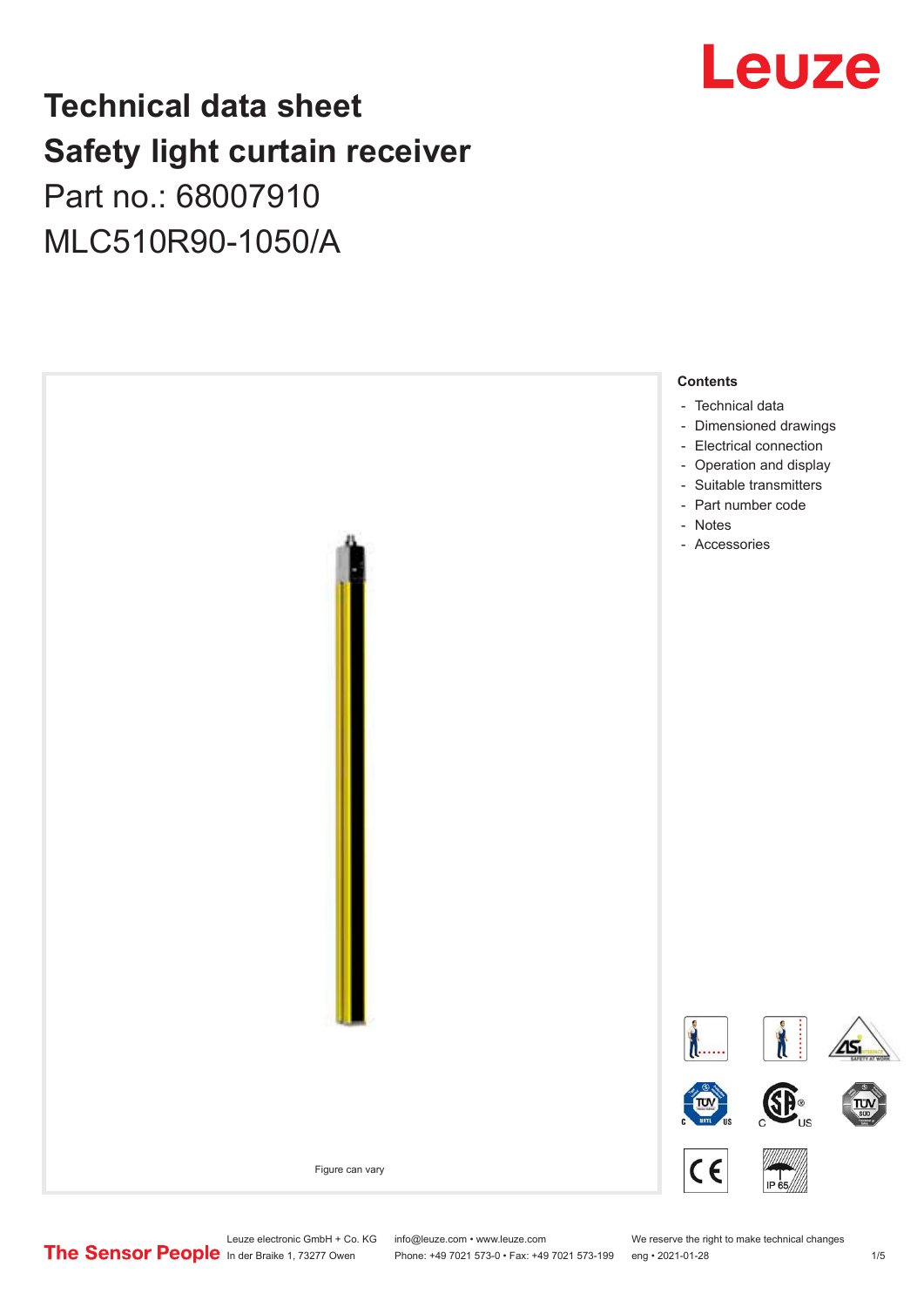# <span id="page-1-0"></span>**Technical data**

#### **Basic data**

| <b>Series</b> | <b>MLC 500</b>       |
|---------------|----------------------|
| Device type   | Receiver             |
| Application   | Access quarding      |
|               | Danger zone guarding |

#### **Characteristic parameters**

| <b>Type</b>            | 4, IEC/EN 61496          |
|------------------------|--------------------------|
| <b>SIL</b>             | 3, IEC 61508             |
| <b>SILCL</b>           | 3, IEC/EN 62061          |
| Performance Level (PL) | e, EN ISO 13849-1        |
| $PFH_n$                | 7.73E-09 per hour        |
| Mission time $T_{M}$   | 20 years, EN ISO 13849-1 |
| Category               | 4, EN ISO 13849          |
|                        |                          |

#### **Protective field data**

| Resolution              | 90 mm      |
|-------------------------|------------|
| Protective field height | $1.050$ mm |
|                         |            |

#### **Optical data**

**Synchronization Synchronization** Optical between transmitter and receiver

#### **Electrical data**

**Protective circuit COVER COVER COVER COVER COVER COVER COVER COVER COVER COVER COVER COVER COVER COVER COVER** 

| Performance data                                |
|-------------------------------------------------|
| Supply voltage U <sub>B</sub>                   |
| <b>Current consumption from AS-i</b><br>circuit |

#### **Timing**

**Response time** 4 ms **Restart delay time** 100 ms

#### **Interface**

**Type** AS-Interface Safety at Work

Short circuit protected

26.5 ... 31.6 V

150 mA

| AS-i                                        |                              |  |
|---------------------------------------------|------------------------------|--|
| <b>Function</b>                             | Process                      |  |
| AS-i profile                                | $S-0.B.F$                    |  |
| Slave address                               | 1.31 programmable, default=0 |  |
| Cycle time acc. to AS-i specifica-<br>tions | Max. 5 ms ms                 |  |

#### **Connection**

**Number of connections** 1 Piece(s)

# **Connection 1**

| Type of connection | Connector       |
|--------------------|-----------------|
| <b>Thread size</b> | M <sub>12</sub> |
| Material           | Metal           |
| No. of pins        | $5 - pin$       |

**Machine interface** 

# Leuze

| Cable properties<br>Permissible conductor cross<br>section, typ. | $0.25$ mm <sup>2</sup>     |
|------------------------------------------------------------------|----------------------------|
| Length of connection cable, max.                                 | $100 \text{ m}$            |
| Permissible cable resistance to<br>load, max.                    | $200 \Omega$               |
| <b>Mechanical data</b>                                           |                            |
| Dimension (W x H x L)                                            | 29 mm x 1,116 mm x 35.4 mm |

#### **Housing material** Metal **Metal housing Aluminum Lens cover material** Plastic / PMMA **Material of end caps** Diecast zinc **Net weight** 1,200 g **Housing color** Yellow, RAL 1021 **Type of fastening** Groove mounting Mounting bracket Mounting on Device Column Swivel mount

#### **Operation and display**

| Type of display       | I FD       |
|-----------------------|------------|
| <b>Number of LEDs</b> | 2 Piece(s) |

#### **Environmental data**

| Ambient temperature, operation     | 055 °C     |
|------------------------------------|------------|
| Ambient temperature, storage       | $-3070 °C$ |
| Relative humidity (non-condensing) | $095\%$    |

#### **Certifications**

| Degree of protection    | IP 65          |
|-------------------------|----------------|
| <b>Protection class</b> | Ш              |
| <b>Certifications</b>   | c CSA US       |
|                         | c TÜV NRTL US  |
|                         | TÜV Süd        |
| US patents              | US 6.418.546 B |

#### **Classification**

| <b>Customs tariff number</b> | 85365019 |
|------------------------------|----------|
| eCl@ss 5.1.4                 | 27272704 |
| eCl@ss 8.0                   | 27272704 |
| $eC$ <sub>l</sub> $@ss$ 9.0  | 27272704 |
| eCl@ss 10.0                  | 27272704 |
| eCl@ss 11.0                  | 27272704 |
| <b>ETIM 5.0</b>              | EC002549 |
| <b>ETIM 6.0</b>              | EC002549 |
| <b>ETIM 7.0</b>              | EC002549 |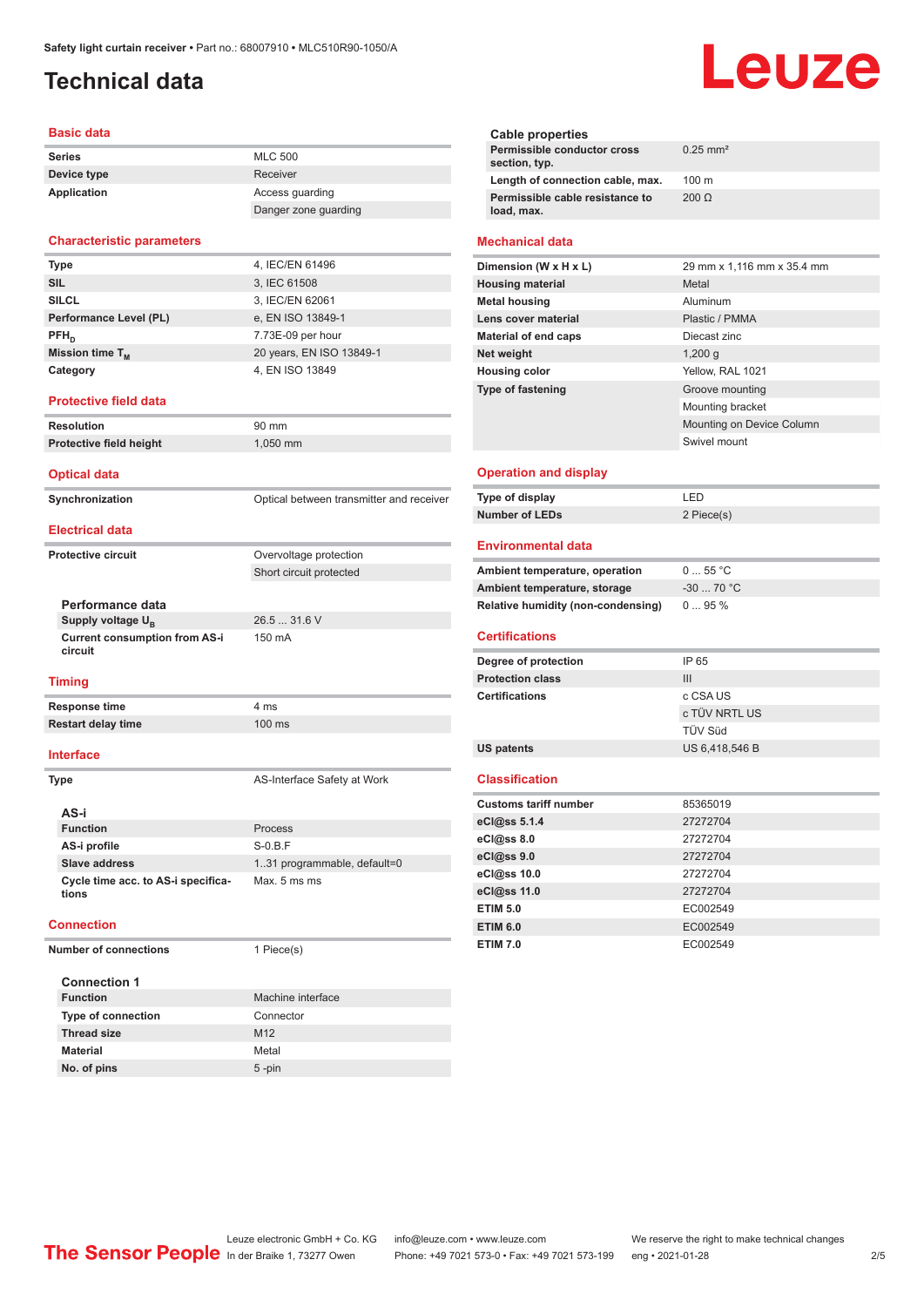# <span id="page-2-0"></span>**Dimensioned drawings**

Leuze

All dimensions in millimeters

### Calculation of the effective protective field height  $H_{PFE} = H_{PFN} + B + C$



 $H<sub>PE</sub>$  Effective protective field height = 1140 mm

 $H_{\text{PFN}}$  Nominal protective field height = 1050 mm<br>A Total height = 1116 mm

Total height =  $1116$  mm

B 50 mm

C 40 mm

R Effective protective field height  $H_{PFE}$  goes beyond the dimensions of the optics area to the outer borders of the circles labeled with R.

# **Electrical connection**

#### **Connection 1**

| <b>Function</b>           | Machine interface |
|---------------------------|-------------------|
| <b>Type of connection</b> | Connector         |
| <b>Thread size</b>        | M <sub>12</sub>   |
| <b>Type</b>               | Male              |
| <b>Material</b>           | Metal             |
| No. of pins               | $5$ -pin          |
| Encoding                  | A-coded           |

#### **Pin Pin assignment 1** AS-i+ **2** n.c. **3** AS-i-**4** n.c. **5** n.c.



# **Operation and display**

| <b>LED</b>     | <b>Display</b>          | <b>Meaning</b>                                |
|----------------|-------------------------|-----------------------------------------------|
| 1              | Off                     | Device switched off                           |
|                | Red, continuous light   | Protective field interrupted                  |
|                | Red, flashing, 1 Hz     | External error                                |
|                | Red, flashing, 10 Hz    | Internal error                                |
|                | Green, flashing, 1 Hz   | Protective field free, weak signal            |
|                | Green, continuous light | Protective field free                         |
| $\overline{2}$ | Off                     | No voltage                                    |
|                | On                      | OSSD off, transmission channel C2             |
|                | Green, continuous light | AS-i slave communicating with AS-i master     |
|                | Red, continuous light   | AS-i slave not communicating with AS-i master |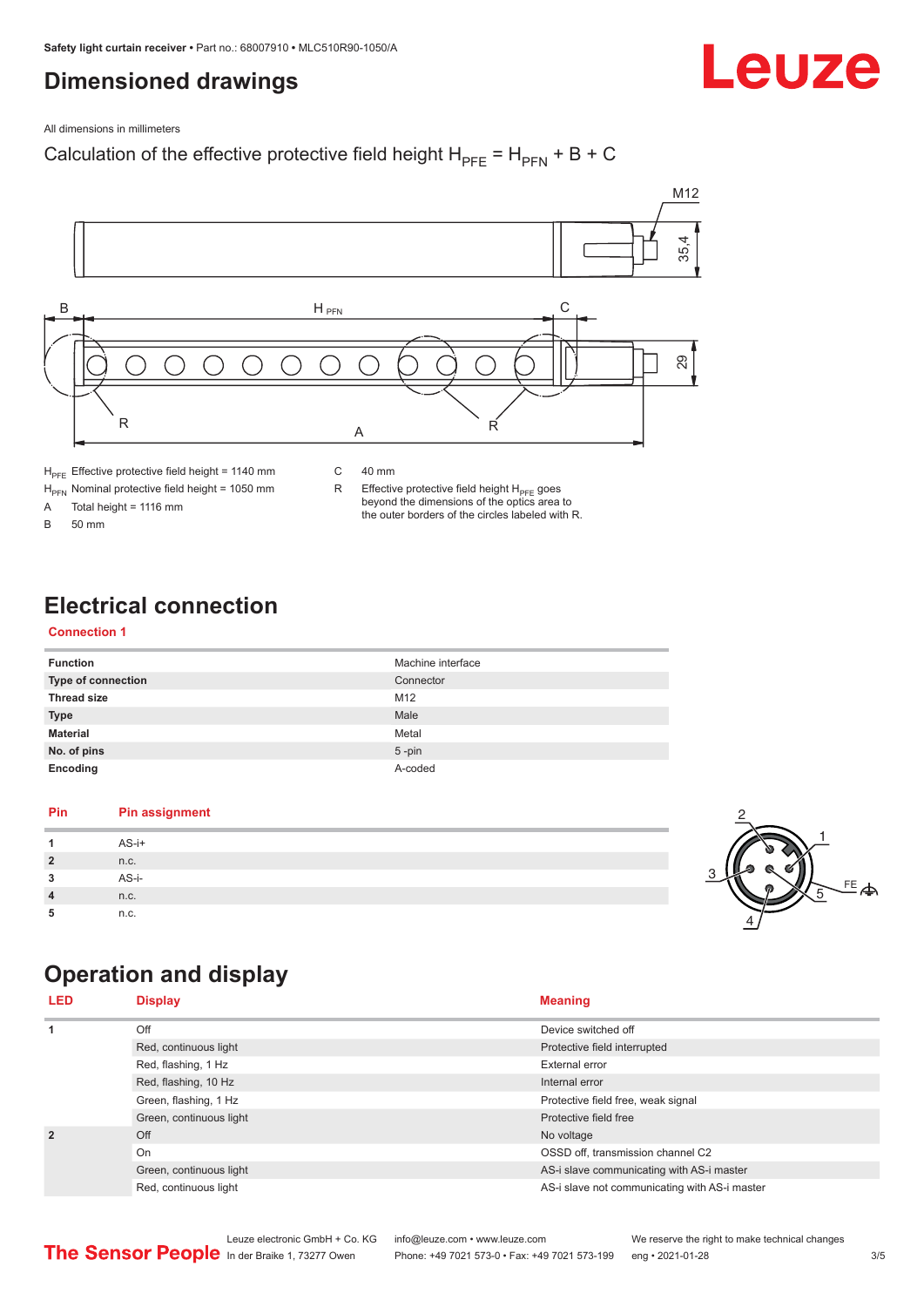# <span id="page-3-0"></span>**Operation and display**

| <b>LED</b>     | <b>Display</b>                  | <b>Meaning</b>                                       |
|----------------|---------------------------------|------------------------------------------------------|
| $\overline{2}$ | Yellow, flashing                | AS-i slave has invalid address 0                     |
|                | Red, flashing                   | AS-i slave device error or AS-i connection defective |
|                | Red/green, flashing alternately | Periphery error                                      |

# **Suitable transmitters**

| Part no. | <b>Designation</b> | <b>Article</b>                      | <b>Description</b>                                                                                                                                                       |
|----------|--------------------|-------------------------------------|--------------------------------------------------------------------------------------------------------------------------------------------------------------------------|
| 68006910 | MLC500T90-1050/A   | Safety light curtain<br>transmitter | Resolution: 90 mm<br>Protective field height: 1,050 mm<br>Operating range: 0  20 m<br>Interface: AS-Interface Safety at Work<br>Connection: Connector, M12, Metal, 5-pin |

### **Part number code**

| Part designation: MLCxyy-za-hhhhei-ooo |                                                                                                                                                                                                                                                                                             |  |  |  |
|----------------------------------------|---------------------------------------------------------------------------------------------------------------------------------------------------------------------------------------------------------------------------------------------------------------------------------------------|--|--|--|
| <b>MLC</b>                             | <b>Safety light curtain</b>                                                                                                                                                                                                                                                                 |  |  |  |
| x                                      | <b>Series</b><br>3: MLC 300<br>5: MLC 500                                                                                                                                                                                                                                                   |  |  |  |
| уу                                     | <b>Function classes</b><br>00: transmitter<br>01: transmitter (AIDA)<br>02: transmitter with test input<br>10: basic receiver - automatic restart<br>11: basic receiver - automatic restart (AIDA)<br>20: standard receiver - EDM/RES selectable<br>30: extended receiver - blanking/muting |  |  |  |
| z                                      | Device type<br>T: transmitter<br>R: receiver                                                                                                                                                                                                                                                |  |  |  |
| a                                      | <b>Resolution</b><br>14:14 mm<br>20:20 mm<br>30:30 mm<br>40:40 mm<br>90: 90 mm                                                                                                                                                                                                              |  |  |  |
| hhhh                                   | Protective field height<br>150  3000: from 150 mm to 3000 mm                                                                                                                                                                                                                                |  |  |  |
| e                                      | <b>Host/Guest (optional)</b><br>H: Host<br>MG: Middle Guest<br>G: Guest                                                                                                                                                                                                                     |  |  |  |
| i.                                     | Interface (optional)<br>/A: AS-i                                                                                                                                                                                                                                                            |  |  |  |
| 000                                    | Option<br>/V: high Vibration-proof<br>EX2: explosion protection (zones 2 + 22)<br>SPG: Smart Process Gating                                                                                                                                                                                 |  |  |  |
|                                        | <b>Note</b>                                                                                                                                                                                                                                                                                 |  |  |  |
|                                        | $\&$ A list with all available device types can be found on the Leuze website at www.leuze.com.                                                                                                                                                                                             |  |  |  |

Leuze